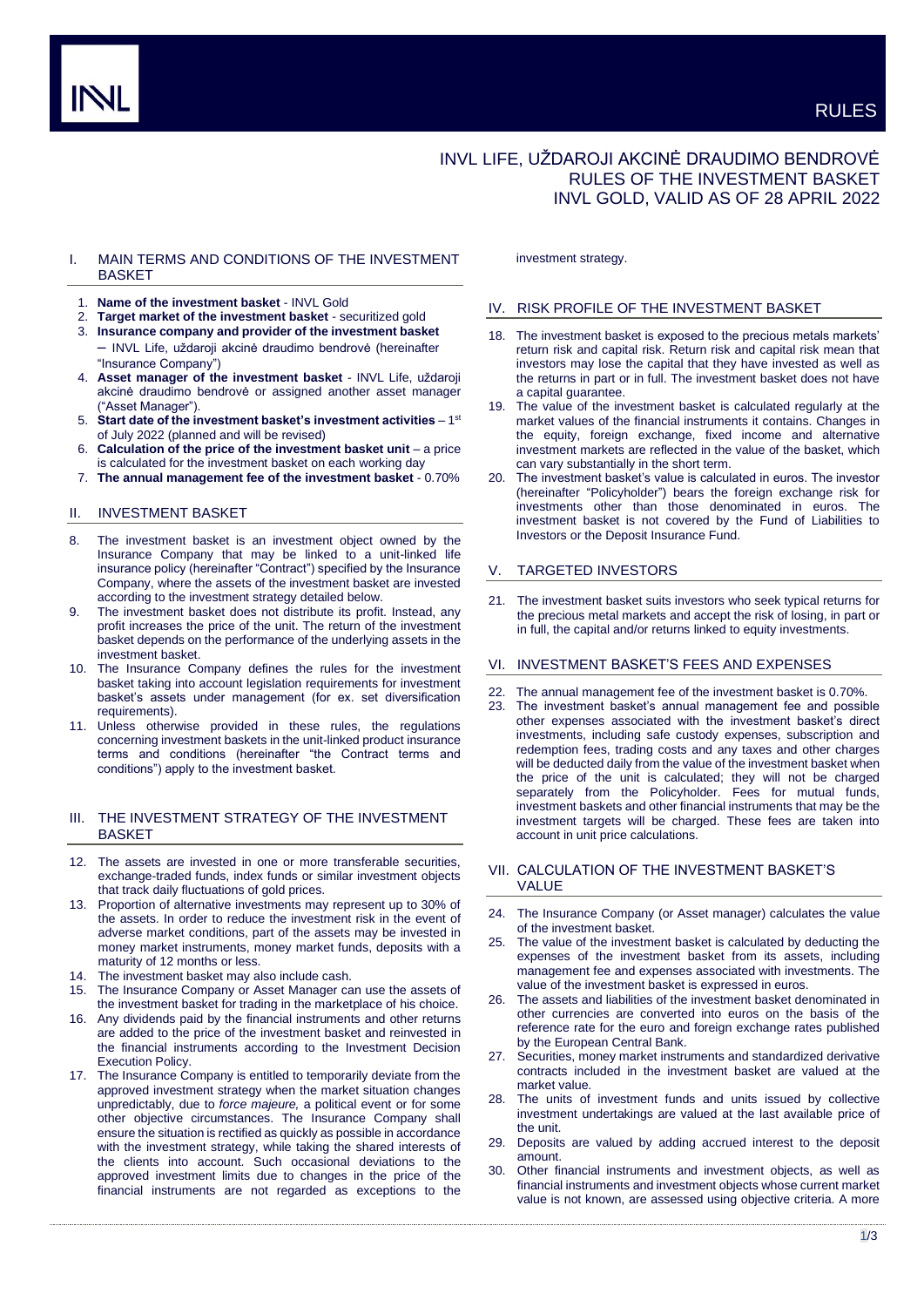detailed valuation of financial instruments and investment objects is specified in the Insurance Company's internal valuation methodology for investment objects.

31. A value is calculated for the investment basket for the days those Lithuanian banks are generally open (working days). Based on any changes, market disturbances or other similar reasons possibly affecting the investment basket's investments, the Insurance Company (Asset Manager) can interrupt the calculation of the investment basket's value until the calculation of the value can be carried out normally.

# VIII. CALCULATION OF THE UNIT PRICE OF THE INVESTMENT BASKET

- 32. The price of the investment basket unit is calculated by dividing the value of the basket by the number of investment basket units in circulation.
- 33. The unit price of the investment basket may be divided into fractions. The number of investment basket's units and the unit price are rounded to 4 decimal places. The unit price of the investment basket is expressed in euros. The latest unit price of the investment basket is available from the Insurance Company and on the Insurance Company's website.

# IX. LINK BETWEEN INVESTMENT DIRECTION AND CONTRACTAND ASSOCIATED RESTRICTIONS

- 34. Investment basket is linked to the Contract only for the purpose of calculation of capital accumulated in the Contract.
- 35. The subscription of the investment basket's units means tying a new payment after corresponding fees deduction under the customer's Contract or of already existing savings to the price of the investment basket's unit. The redemption of the investment basket units means the withdrawal of the Contract's savings tied to the investment basket or their transference to another investment basket.
- The Insurance Company is entitled to refuse to execute the Policyholder's investment order due to linking the Contract with the investment basket. The Insurance Company has the right to limit the number of investment baskets selected in the Contract, the combination with other investment baskets offered by the Insurance Company or to determine the minimum number of units or the minimum amount in euros that may be linked to the Contract at any time.
- 37. The redemption price of the investment basket unit coincides with the price of the unit.
- 38. Investment assignments are executed in the order in which they are submitted.
- 39. The investment assignment can only be cancelled with the approval of the Insurance Company.
- 40. The Insurance Company is entitled to restrict investment basket unit redemptions and subscriptions due to market disturbances or other similar reasons, or if the restriction is deemed necessary to protect the interests of other Policyholders. Such a situation can arise, for example, due to a market disturbance, as a result of which the valuation and realization of the Investment Basket's investments and value calculation of the Investment Basket cannot be carried out reliably.
- 41. Investment risk borne by Policyholder as well covers such situations when investment basket unit redemptions and subscriptions are temporarily or permanently suspended by Insurance Company, Asset manager or state institution, as well as cases of suspension of investment basket unit valuation (unit price is not calculated on a particular day and it is determined later). In such cases investment unit price is calculated, Policyholder's investment orders or other transactions in respect to the Contract are executed as soon as subscription/redemption of investment units is reopened and unit price available.
- 42. The Insurance Company is entitled to change the Asset Manager of the investment basket and make changes to the rules of the investment basket. Changes are reported on the Insurance Company's website.

# X. TERMINATION OF THE INVESTMENT BASKET

43. The Insurance Company is entitled to terminate the investment basket or to merge it with other investment basket, owned by the Insurance Company. Policyholders' notification procedure is set in the Contract terms and conditions.

#### XI. OWNERSHIP OF AND RIGHTS TO THE INVESTMENT BASKET AND ITS UNITS

44. The Policyholder or beneficiaries do not have title or other rights to the investment basket or to its units linked to the Contract. The Insurance Company holds the title to the units of the basket and the financial instruments belonging to the basket linked to the Contract.

# XII. TAXES AND PAYMENTS TO AUTHORITIES

- If the investment basket or financial instruments in the basket are subject to direct or indirect taxes under a law or an order issued, or other fees imposed by the authorities, and which are payable by the Insurance Company, the Insurance Company is entitled to charge the corresponding sum from the investment basket's asset.
- 46. The investment basket's financial instruments may be subject to tax costs, which affect the price of the financial instrument's or investment basket's value.

# XIII. RISKS ASSOCIATED WITH THE INVESTMENT BASKET

#### 47. **MARKET RISK**

Financial instruments are affected by market risk, i.e. risk which is caused by general economic development, in other words factors that affect the overall performance of companies operating on the markets and/or that the value of the investment changes as a result of changes in the economic outlook.

#### 48. **RETURN RISK**

The performance of the investment basket is dependent on the performance of the target market, which may vary during the investment period. No guarantees can be made concerning the performance of the target market. The past performance of investments is no guarantee of future performance. Investing in the investment basket is not the same as investing directly in the target market.

#### 49. **INTEREST RATE RISK**

Interest rate risk results from the value of the investment basket changing due to a change in the market interest rates.

#### 50. **CREDIT RISK**

Credit risk means a loss or the weakening of the financial position because the issuer of a security or other debtor fails to meet his or her obligations. If the credit risk materializes, the investor bears the risk of losing the investment entirely or in part.

#### 51. **COUNTERPARTY RISK**

Counterparty risk arises due to the other party in a financing or derivative contract and materializes if the counterparty is unable or unwilling to meet his or her obligations. If the counterparty risk materializes, the market value of the contract concluded with the counterparty is subject to risk. The investor bears the risk of losing the investment entirely or in part if the counterparty risk materializes due to the insolvency of the derivative counterparty prior to the redemption of the investment.

# 52. **FOREIGN EXCHANGE RISK**

If the financial instruments include investments other than euro denominated investments, changes in exchange rates may affect the performance of the financial instrument.

#### 53. **LIQUIDITY RISK**

The markets' liquidity risk means that investments cannot be or cannot easily be realized or covered at the current market price or that a value cannot be determined for the investments due to the markets' lack of depth or because the markets are not working due to disturbance. The value of an investment may need to be defined in an exceptional manner at an exceptional time as the result of a market disturbance.